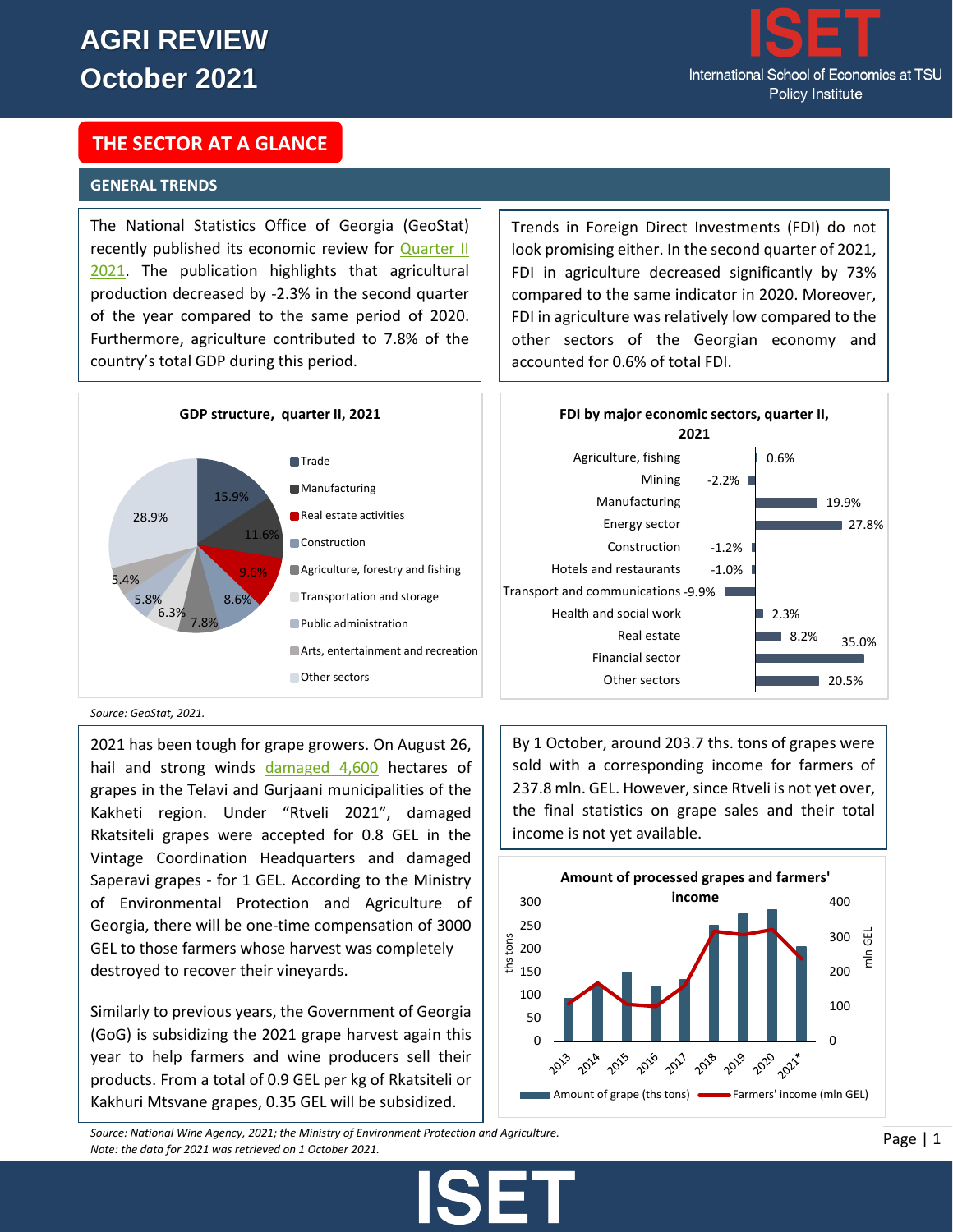

# **PRICE HIGHLIGHTS**

## **DOMESTIC PRICES**

On a monthly basis, the country's price levels increased between June-August 2021. The Consumer Price Index (CPI) in August 2021 slightly increased by 0.75% compared to July 2021. While in July, prices increased by 1.3%, from the previous month. The corresponding month-over-month price increase was 0.7% in June.

Between June-August 2021, prices for food and nonalcoholic beverages, measured by the Food Price Index (FPI), also exhibited an upward trend. In August 2021, food prices increased by 1.4%, compared to July 2021; while the corresponding month-over-month price changes in June and July were 0.2% and 3.2%, respectively.

**MoM % Change in FPI (June - August 2021)**



*Source: GeoStat, 2021. Note: the index value in the previous month is 100.* 

From an annual perspective, CPI continued to increase in June-August 2021. In June 2021, the CPI rose by 9.9% compared to June 2020, while corresponding year-overyear changes were 11.9% and 12.8% in July and August 2021, respectively.



In August 2021, the year-over-year prices of food and non-alcoholic beverages also increased significantly, by 16.2%, contributing 5.09 percentage points to the change in total CPI. The main drivers were price increases in the following sub-groups:





*Oils and fats (43.9%*↗*)*

*Vegetables (42.2%*↗*)* 

**0.2%**

June





*Milk, cheese and eggs (17.3%*↗*)*

*Source: GeoStat, 2021.*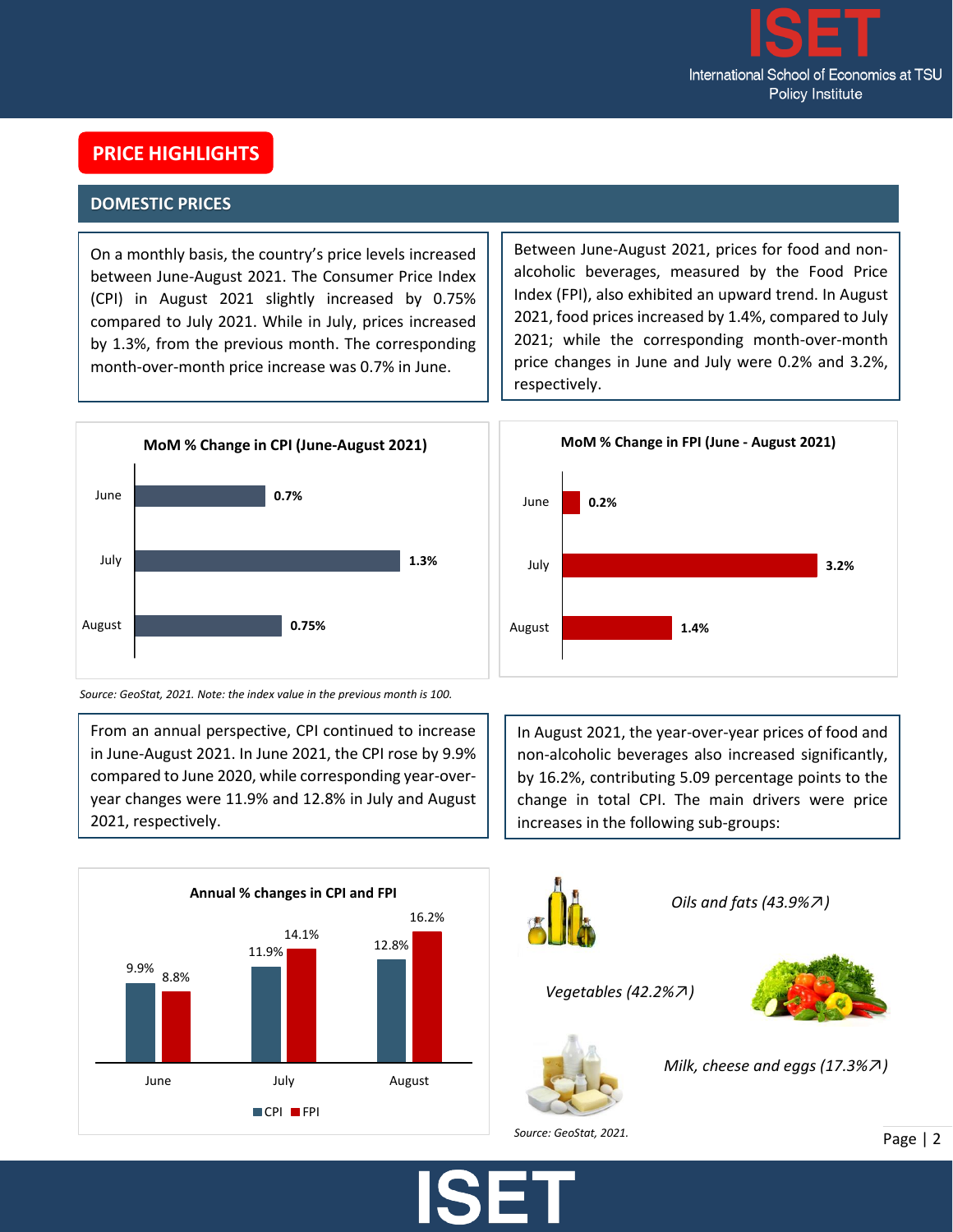

**139.2%**

**110.4% 108.3%**

**83.0% 80.3%**

### **VEGETABLES IN THE SPOTLIGHT**

During June-August 2021, annual prices in the sub-category of vegetables exhibited an upward trend. In June 2021, prices for vegetables increased by 16.6% compared to June 2020, while the corresponding price increase was 35.4% in July 2021. Within the indicated period, the annual increase in vegetable prices marked its highest level, 42.2% in August 2021. According to Geostat data, in August 2021, prices have increased for all products in the sub-category of vegetables. The biggest price increases were observed for eggplant (139.2%), cucumber (110.4%), and beet (108.3%). Trade statistics reveal that during January-August 2021, the export value of vegetables amounted to 17.5 mln USD, which was 2.25 times higher than the same indicator in January-August 2020 (7.9 mln USD). Meanwhile, the value of imported vegetables in January-August 2021 decreased by 15% from 28.1 mln USD to 23.7 mln USD compared to the same period of the previous year. Increase in exports and decrease in imports might have caused a shortage in domestic supply and therefore an increase in price even if domestic production increased. As statistics on domestic production are not yet available, it is difficult to discern the exact reason for the increased prices for vegetables.



*Source: GeoStat, 2021.*

### **INTERNATIONAL PRICES**

During June – August 2021, international prices exhibited an upward trend on an annual basis. In August 2021, the Food Price Index, measured by the Food and Agriculture Organization (FAO), increased drastically, by 32.9% compared to August 2020. The August increase in FPI was driven by strong increases in the vegetable oils (67.9%), sugar (48.2%), and cereal (31.1%) sub-indices. Such a sharp increase in vegetable oil prices was driven by increases in palm, soy and rapeseed oil prices due to concerns over lower production than expected, while sugar prices rose due to harvest delays and concerns over frost damage to crops in Brazil, the world's largest sugar exporter. Reduced harvest expectations in several major exporting countries pushed cereal prices up.





95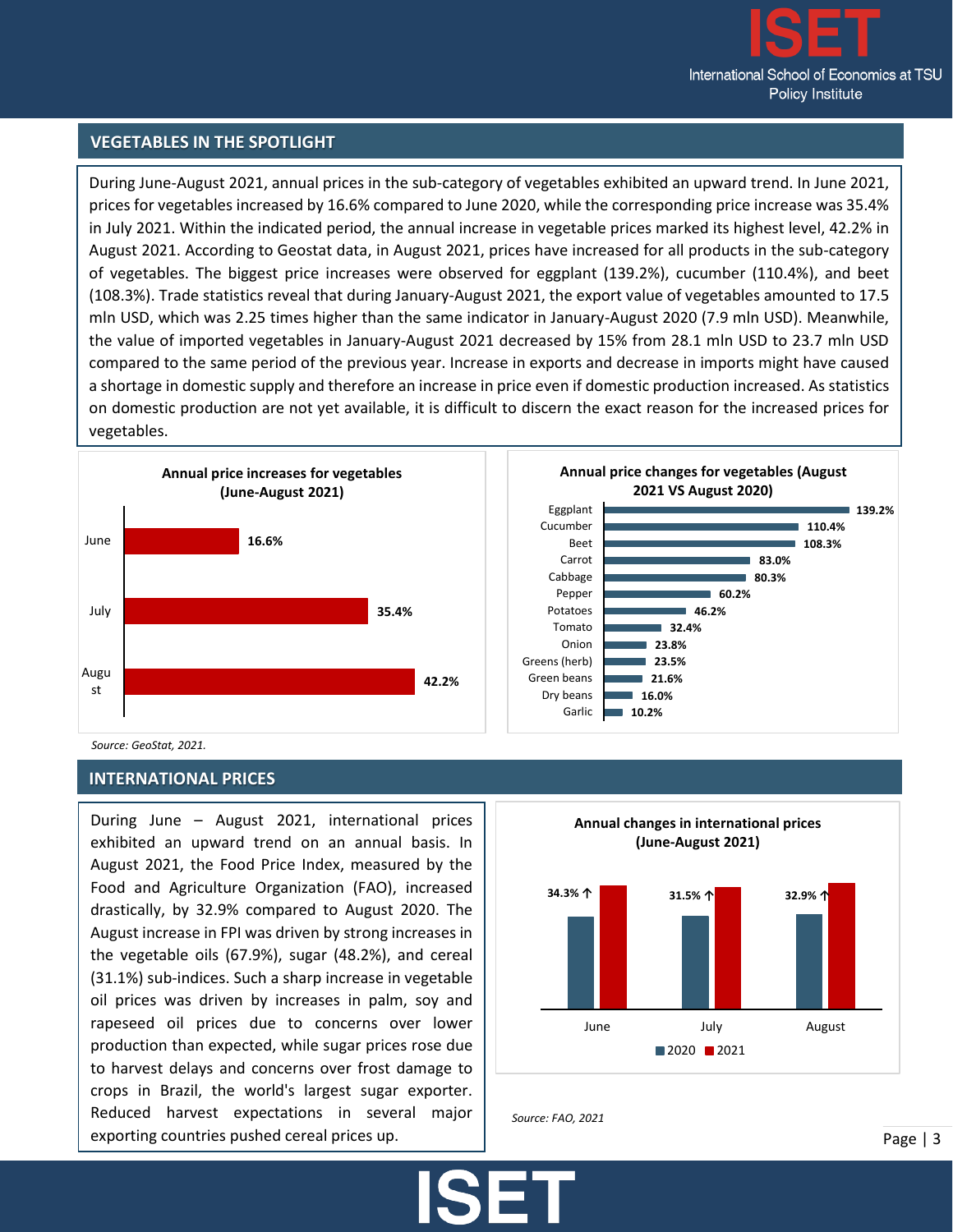

# **TRADE HIGHLIGHTS**

.

In 2021, total exports from Georgia between January-August amounted to 2,611 mln USD, which is 26% higher than the corresponding figure last year (2,072 mln USD). Likewise, an increase in agricultural exports is observed but with a higher rate - 30%, from 528 mln USD in 2020 to 683 mln in 2021. USD. Overall, the share of agricultural exports in total exports compared to last year increased slightly – from 25% to 26%.

Total Georgian imports have also increased but by a slower rate than exports – 21%, from 5,030 mln USD in 2020 to 6,073 mln USD in 2021. As for the change in agricultural imports, it shows a 6% increase compared to the same period in 2020 (from 763 mln USD to 811 mln USD). However, the share of agricultural imports within the total imports has decreased from 15% to 13%.

As can be concluded from the diagrams, there are no significant changes in either agricultural exports, nor imports. Both exhibited slightly upward trends in 2021 compared to 2020.



*Source: Geostat, 2021.*

*Note: Agricultural exports and imports include food.*

Due to the recent significant increase in wheat prices observed on the global market, it's interesting to look at Georgian imports of wheat and wheat flour to see how the trend translates to the Georgian market. The graph below compares imported amounts of wheat flour and wheat, from 2017 until 2021 for the January-August period. In 2021, wheat imports decreased from 321 to 233 thousand tons (by 19%) compared to the same period of the previous year. Also, wheat flour imports decreased by 21% - from 294 to 233 thousand tons. The increase in wheat prices might have affected the amounts of both wheat and wheat flour imported as both figures are at their lowest in five years.

Prices of wheat increased from 229 USD per ton in 2017 to 263 USD in 2021 (by 15%). Following the trend closely, wheat flour prices increased at the same rate as wheat itself – 15%, from 233 USD per ton in 2017 to 268 USD in 2021. Both of these prices are the highest observed over the last five years, following an almost identical trend. Looking forward, if more export restrictions are introduced by Russia, then wheat prices and therefore wheat flour prices might increase even further.